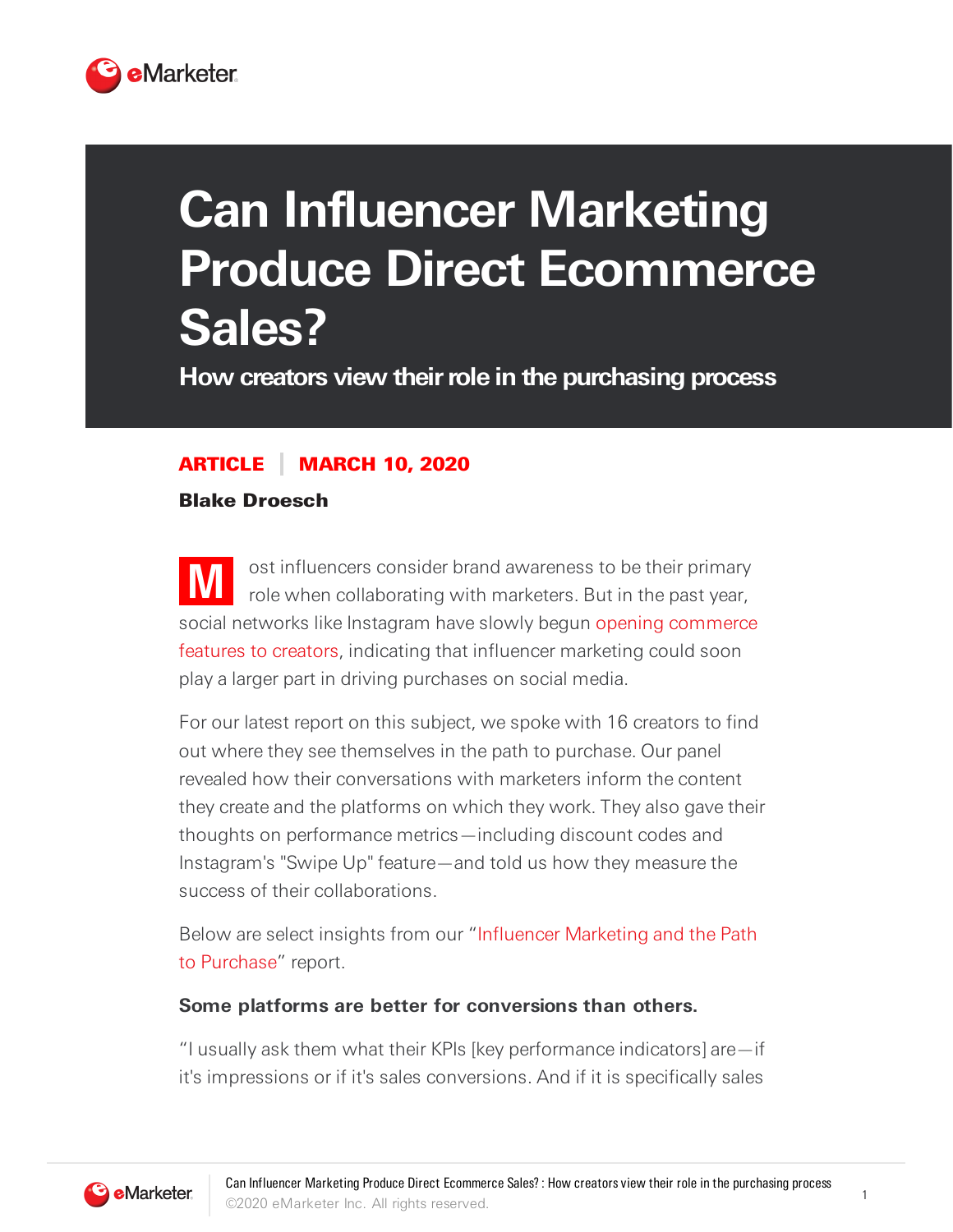conversions, I will direct them toward certain platforms that I feel convert to sales better, such as Twitch, where there's a higher click-through rate." - Trisha [Hershberger,](https://www.twitch.tv/trishahershberger) a creator on Instagram and Twitch focusing on gaming and tech reviews

#### **Pay attention to the content—and culture—of the platform.**

"Marketers obviously want to sell products; that's their job. But as soon as there's someone in a video telling you to click on a link, on TikTok, it's just not the vibe. It's too short-form. You're taking up precious video space, and it's too easy to just scroll past it. ... If it's in a YouTube video, and people love that YouTuber, they know they have to work with brands in order to make money. So, if you have a sponsor and a link, that's fine. That'll work on YouTube." —TJ [Black,](https://www.tiktok.com/@cloudtalk) a TikTok creator focusing on music and entertainment

## **Give your creator partners authority to come up with content that drives purchases.**

"As soon as I start talking to a client, I will ask them upfront, 'What are your goals for this campaign? What are your KPIs?' I don't want to start with 'Here's what you should do,' unless I know what it is that they're getting measured on. A lot of times, it is sales, so that changes the way that I would present the product. Probably what I'm going to do is a best-of video. I know that the person is actively searching for this product, and they're about to purchase. They just need to know which one." —David [Cogen,](https://www.youtube.com/theUnlockr) a YouTube creator who focuses on tech reviews

## **Not all products are commonly purchased online.**

"What I primarily do is more brand awareness. A lot of my posts are targeted to busy moms on the go, showing ways they can simplify their life, or products that I can rely on as a mom. It does drive product purchases, but it's extremely hard to track, because a lot of things that I promote are purchased at the grocery store; it's a lot different from driving direct sales." [—Marquis](https://www.instagram.com/marquis_clarke/) Clarke, an Instagram creator focusing on parenting and lifestyle

## **Some influencers work in industries with highly considered products and services.**